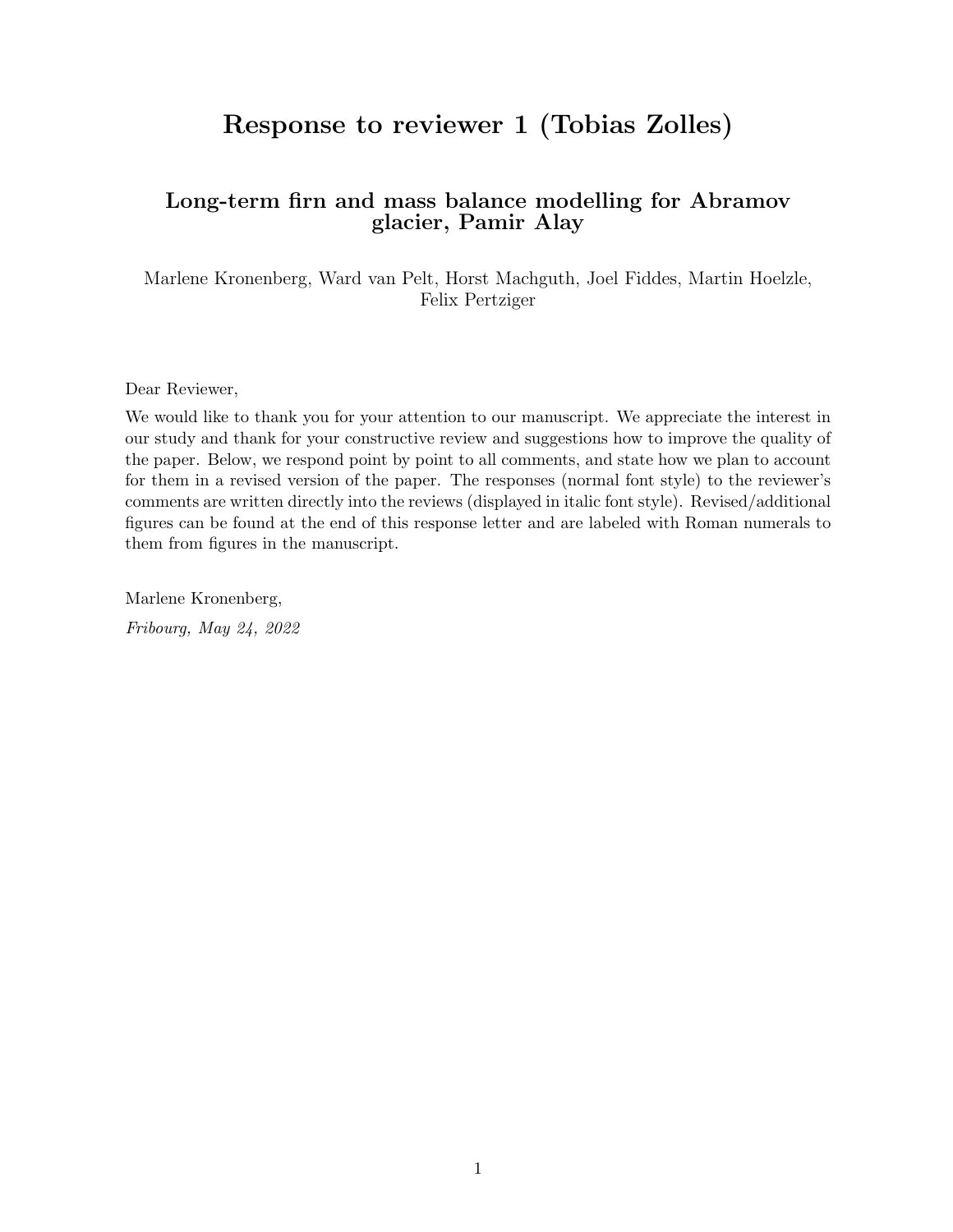### 1 Summary

———–

———–

The authors apply an energy and mass balance model for firn and ice to a glacier in High-Mountain Asia (HMA) using the almost 50-year record of meteorological weather station data (AWS) together with down-scaled reanalysis data from ERA5. There is no significant trend in the annual mass balance found, though differences in space and time exist.

The manuscript is quite extensive and technical in the methods, for the main results as well as the abstract focusing on the modeling aspect. In particular, it describes the weather station data treatment quite extensively. These parts of the manuscript would benefit greatly from a shortening. The written part of the results is concise, but there are many figures which are not well included in the results or discussion.

The manuscript describes the measurements, measurement data handling, and treatment in an extensive fashion. Furthermore, throughout the manuscript, the value of this data for the model performance is emphasized. This should be either reduced or also stressed in the abstract and title.

We agree that the manuscript is rather extensive and technical and thank the reviewer for the suggestions of shortening. The data set available for the site is exceptional for this region and allowed for the application of a model of such complexity. This will be further stressed in the abstract. We consider it difficult to capture everything within the title. A slight modification to 'Long-term firn and mass balance modelling for Abramov glacier in the data-scarce Pamir Alay' is suggested.

### 2 General suggestions and comments

Shorten and homogenize sections 2.3.1 and 2.3.2 with 2.4.1, which are quite lengthy in comparison to the TopoSCALE and bias correction section which is quite brief. It is also not clear to me, what is done with the precipitation forcing for the AWS time period. For the monthly averages used for the bias correction of the TopoSCALE data mentioned in 2.4.3, is this a monthly average for every January or is it bias corrected for each individual month of the time series? In case of the first, this statement is wrong "Monthly averages of the final cloud fraction time series correspond to observed values for the years for which measurements are available", if the latter, it is a strange way to bias correct, please clarify this.

We will shorten the sections about station data in the main manuscript and provide additional information in the supplementary material. There is no precipitation data available from the AWS (2014-2020) and TopoSCALE ERA5 data is used as a model forcing. We will more clearly state which data set is used for what (as suggested by Reviewer II). The correction was done for a monthly average of every January etc. Indeed, the statement about the cloud time series is wrong (should be "Monthly averages of the final cloud fraction time series correspond to the monthly averages prior to correction"). Will be corrected.

Why is the cloud cover used and not incoming long-wave radiation?

We use cloud cover for several reasons: (i) The EBFM parametrisations use cloud cover to compute incoming shortwave and longwave radiation. Cloud cover is thus a necessary model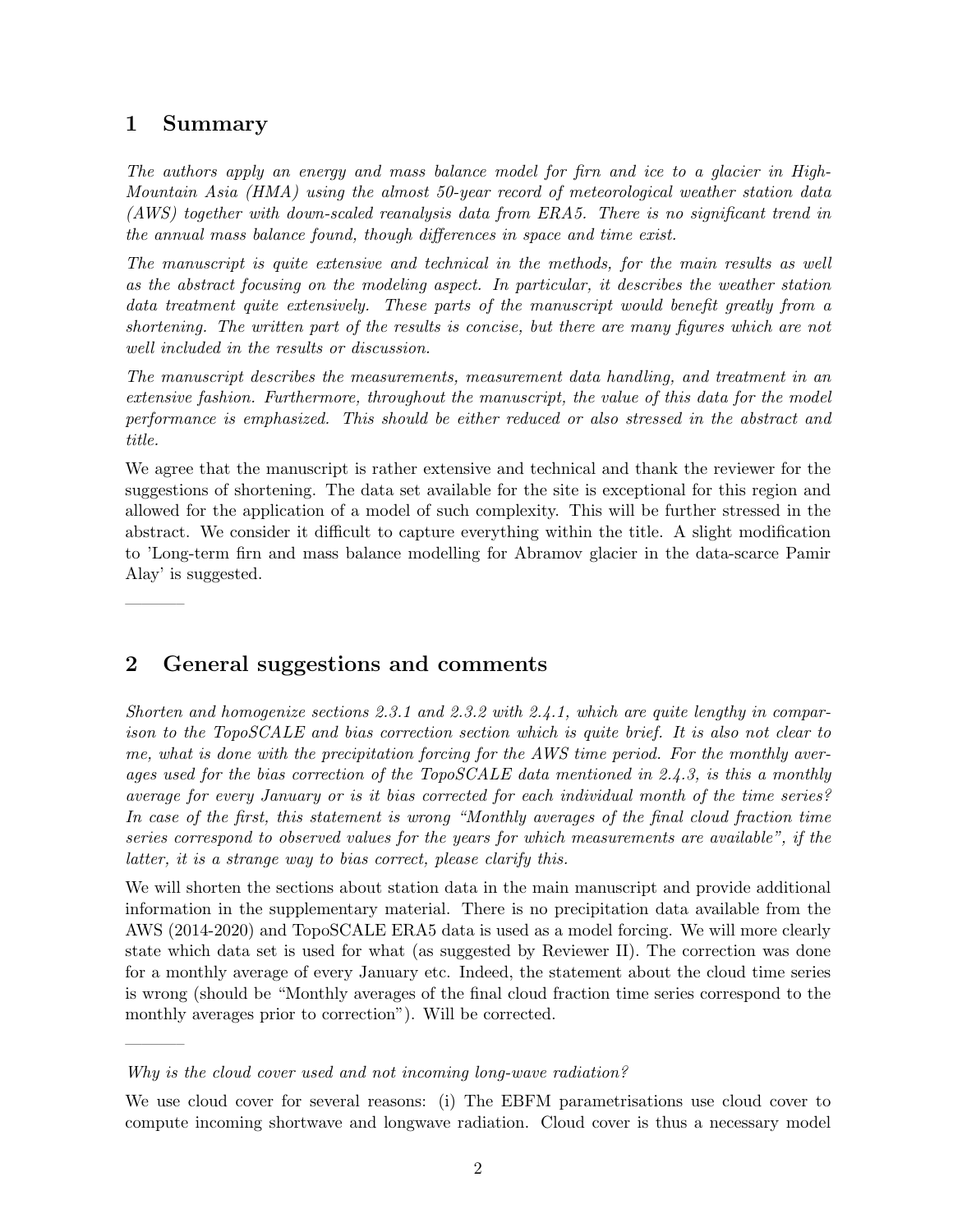input. (ii) There are no long-wave incoming radiation measurements available from the original station and thus no such data available for the first years of the study period. (iii) The AWS longwave radiation is affected by a nearby located rock face and there are substantial data gaps. (iv) The TopoSCALE ERA5 long-wave data can thus not be validated/corrected (which would definitely be necessary given the bias corrections needed for the other TopoSCALE ERA5 variables).

Try to shorten 2.5.1 or maybe move the more detailed part to an appendix or supplement. We will shorten and move details to the supplement.

Some statements are very vague or numbers are missing, try to avoid rather/certain thresholds/relatively/etc.

We will use clearer language and provide numbers.

Reconsidering your comment on the surface mass balance: The surface mass balance is the result of accumulation  $(+)$  and ablation  $(-)$  at the surface including precipitation  $(+)$ , moisture exchange  $(+/-)$ , mass loss through runoff  $(-)$  and refreezing above the previous summer surface  $(+)$ . What is refreezing? If it is surface melt water, it is not accumulation for the SMB, as the melted snow was above the previous summer surface too before it melts. If it is refreezing of rain then it falls to the category of precipitation. Please clarify this. For example with "including solid precipitation" and "refreezing of rainwater above the previous summer surface".

It is mainly snow melt water (precipitation is predominantly solid) which is refreezing within the seasonal snow pack. Indeed, the statement was misleading, as melt does not automatically mean mass loss in the EBFM. Will be corrected.

Section 3.5 is also quite extensive, try to shorten it, you already have most information in the table anyway

Agreed. We will shorten this description.

For p-values where your statistical analysis tool gave you less than the significant digits change it to "<0.001" instead of = 0.000.

ok.

———–

———–

———–

———–

———–

———–

———–

In the results section there are a lot of figures: Check for each figure if it is referred to in the main text. Do you really need it is as part of the main manuscript, can even more of them be shown in the supplement or removed altogether? The correlation plots and one of 11 and 12 could be potential starting points. Furthermore, check your figure axes, in the case of shared y-axes readability may be harder than expected.

We will move figures to the appendix and more often refer to the remaining ones in the text.

The uncertainty discussion and estimation did not quantify or investigate the influence of any assumptions like basing fresh snow albedo tuning only on the summer month, the bias correction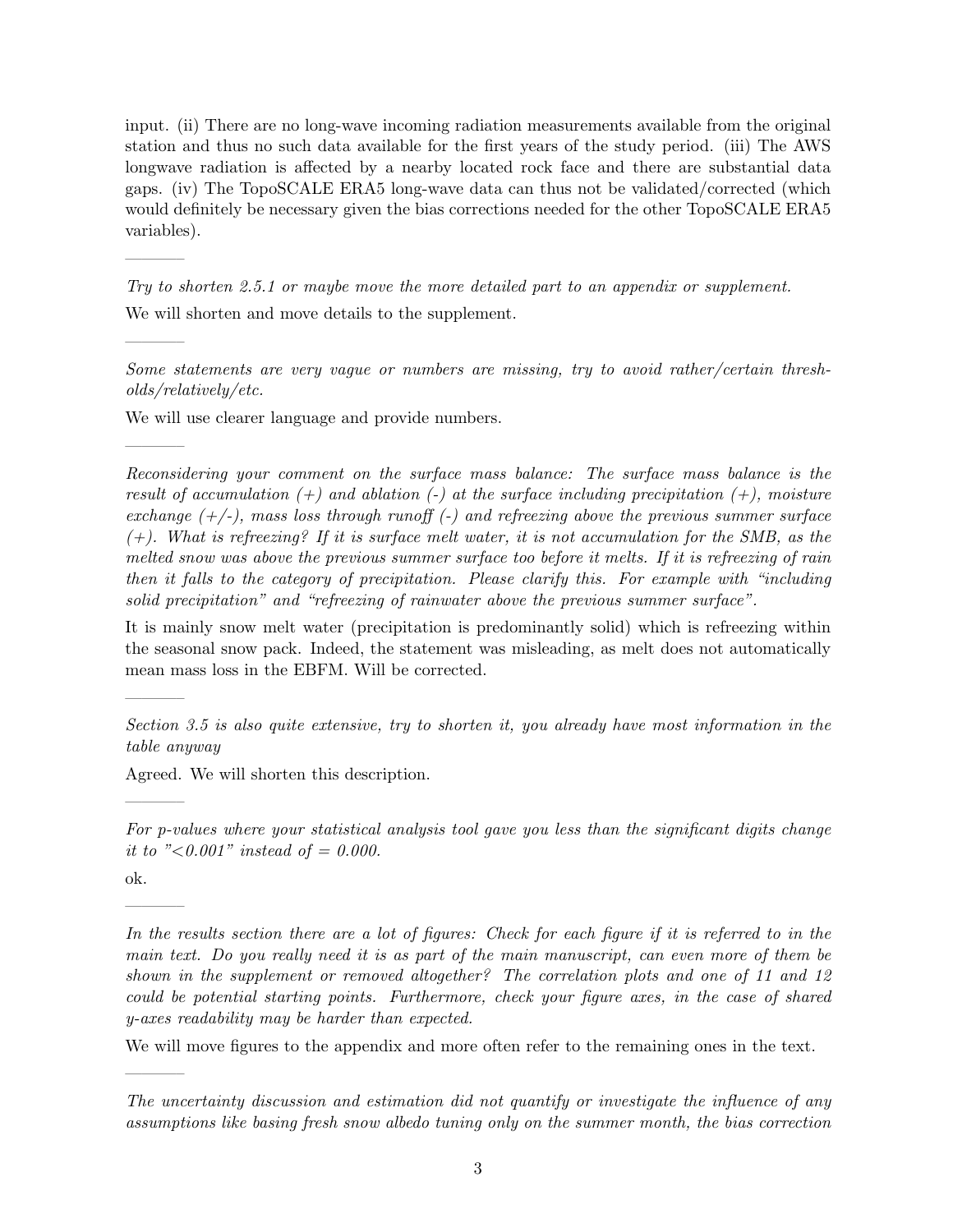approach on the input data, parameter choices, etc. What is the influence of the precipitation under catch correction? What is the influence of splitting the cloud cover differently over the day, not conforming o the daily average?

We will provide a comprehensive sensitivity discussion including the quantification of parameter and forcing (also based on the two different runs) sensitivities. We perform model runs for selected grid points using perturbed parameters and show corresponding results in the appendix (cf. Figs. I and II). Additionally, we will present the sensitivities regarding different cloud cover forcings (please note that there is no average cloud cover data available - average in line 87 was wrong, should be max.). See also answer to specific comment regarding cloud cover below.

———–

———–

———–

———–

How does the correlation between measured and modeled SMB depend on the point and time? Figure  $\gamma$  a/b does not show us if the model fails for certain time periods or certain point measurements. This could be further investigated. Additionally, basing the quantification of agreement on  $R^2$  is tricky, as this is just about the correlation and not absolute errors, so systematic overand underestimation are not accounted for. There are multiple ways how to compare measurements with models (Zolles et al. 2019). The choice of comparison method has a direct influence on the evaluation.

We will add a visualization for different periods in the scatter plots and show the annual average bias together with the annual mass balance (current figure 4).  $\mathbb{R}^2$  was not used for optimization. We aimed on reducing the bias while keeping an eye on the RMS and regression line to omit compensating effect (e.g. a compensation by an underestimation of melt by an underestimated accumulation).

The differences between both simulations will be more comprehensively discussed and pointing out that measurements are necessary to evaluate the model performance and that additional data would be an asset.

There were two different simulations conducted, as mentioned in the summary, this could be used more to emphasize the improvement that additional measurement data could provide.

During the entire discussion, the uncertainties are all given as the relation to the model and model forcing, though not quantified apart from one alternative run based on a shorter tuning period. The precipitation is here most likely the dominant factor due to uncertainty in climate model and measurements. In addition surface mass balance measurements are also uncertain, Zemp et al. 2013 mention that the related uncertainty of the field measurements at point locations is estimated to be  $0.14 \text{ m}.$  w.e.  $a^{-1}$ . What is the impact of this on the uncertainties? How does this change the confidence intervals?

We will add a comprehensive sensitivity analysis which will also allow to quantify the influence of different parameters. Model runs for perturbed parameters were preformed following and expanding the analysis presented for Morteratsch glacier by Klok and Oerlemans (2002). In addition, we will estimate the uncertainties of point measurements based on Thibert et al. (2008) and show them together with an annual average misfit and annual modelled mass balance (current figure 4) for a better estimate of uncertainties. Please note that the parameters were not tuned for the alternative run (will be clarified).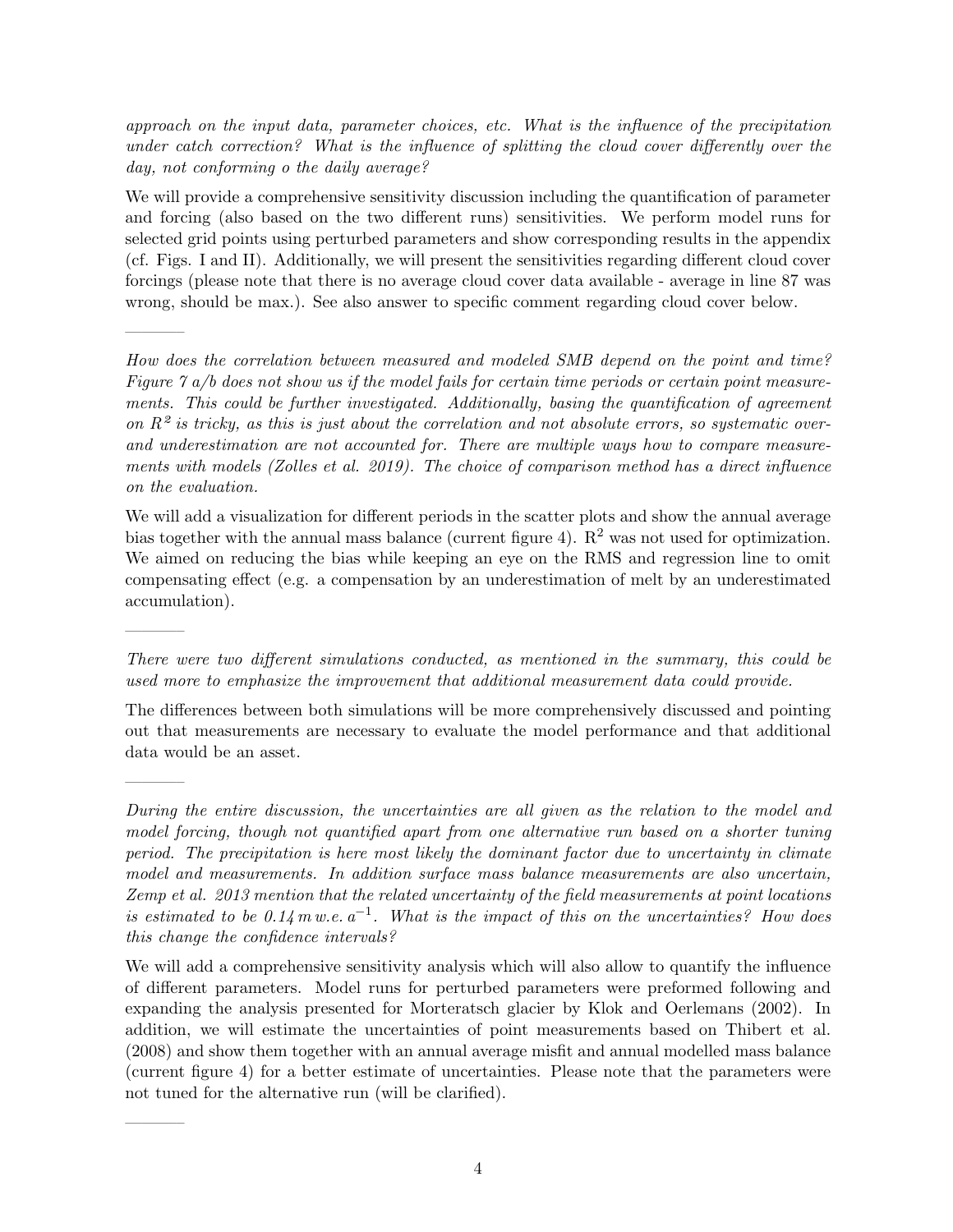#### 3 General suggestions and comments

P2 L27: Wrong Hock reference: I guess: Hock 2005: Progress in Physical Geography 29, 3 (2005) pp.362–391

Will be corrected.

———–

———–

———–

———–

———–

———–

———–

———–

———–

———–

P2 L29: acts→removes ok.

P2 L34-43: Mention the other studies first, then relate to Pamir Alay ok.

P2 L48: Remove relatively ok.

P2 L49: Change to "...mass fluxes over the period from  $YYYY - YYYY$ " ok.

P2:L50: Delete "to our knowledge" ok.

P3 L58: The mean annual .... add "The" ok.

P4 L64-70: Could this be moved to the introduction, feels a bit out of place Will be moved.

P4 L87: Remove sentence starting with "Most recorded " ok.

P4 L89: Could be misleading as you did correct for undercatch later? Agreed. Will be clarified.

P5 L98: We assign observed daily minimum cloud cover to the first four time steps and daily average cloud cover for the rest of the day. What is the impact of this assumption, did you test it, could you verify it? It does not conform to the daily average if 4 steps are lower and the rest is the average?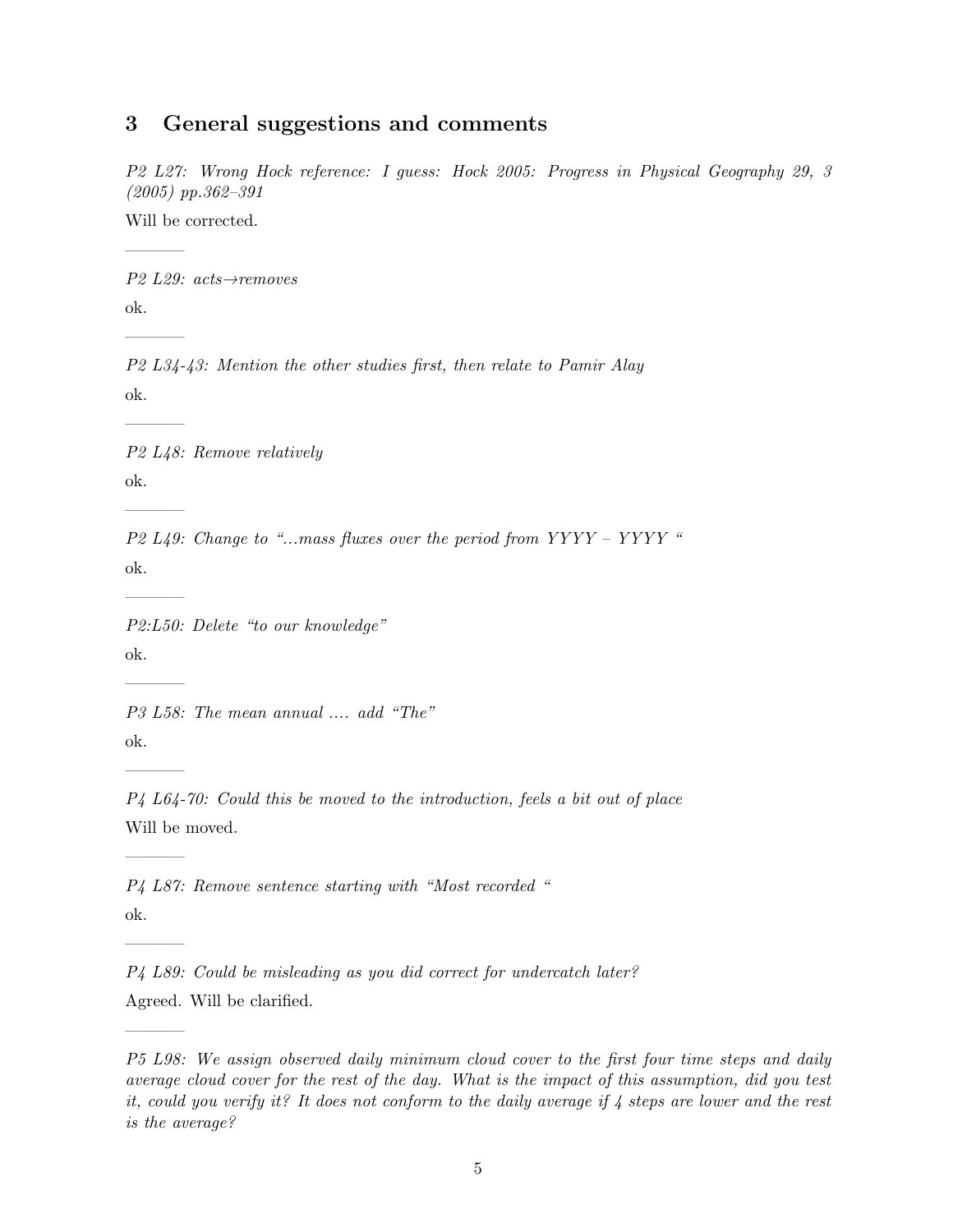We will present mass balance sensitivity regarding the use of different cloud cover forcing for the morning and the afternoon. Please note that no 'average' cloud cover data is available as only a low and a high (not average) cloud cover values are reported per day reported. (The 'average' in L87 is actually wrong - will be corrected).

#### P5 L105: What is done for precipitation in this period?

As for the other climate variables, We use debiased TopoSCALE ERA5 data as model forcing. The use of data will be clarified.

#### P5 L106-109: Remove the entire paragraph

———–

———–

———–

———–

———–

ok. Will move detailed description to supplement.

P5 L110: What does this interquartile range filter do? Is this physically reasonable to remove your so to speak outliers, even more so for the outliers that were not detected? The SMB is non-linear with regard to the forcing, is the curve not smoothed this way and the SMB higher? Please clarify, investigate and add to the discussion.

Upper and lower fences were calculated using the upper  $(q_{75}$ , median between 50th percentile and uppermost extreme) and lower quartiles  $(q_{25}$ , median between 50th percentile and lowermost extreme of the data set). (upper fence:  $q_{75} + 3 \times q_{75} - q_{25}$ ). The filter was used to identify extreme outliers of the entire data data set (likely caused by malfunctions). More local outliers were than removed using a moving mean method. See also Wilks (2011).

As the thereby corrected AWS data was not used to force the model, there is no consequence on the SMB by this approach. As the AWS data was only marginally used, the whole pre-processing is not that relevant for the study and will be substantially shortened in the main manuscript.

P5 L117: Why 1500W/m<sup>2</sup>?

Values above appear as outliers when visually analyzing the instantaneous time series.

P6: Section 2.4.2 If you are using ERA5, why is the incoming long-wave radiation not used directly rather than using a cloud cover, which is then adjusted and strangely distributed over the day, and an empiric parametrization using c1 and c2 which are likely different for HMA as your reference used the model on Svalbard

See answer to general remark (second point) above.

P7 L155: section 2.5.1: Shorten, or put to appendix

ok.

———–

———–

———–

P8 L228: Is the temperature of the snowfall considered when fresh mass is added to the snowpack? If rain's is not.

no.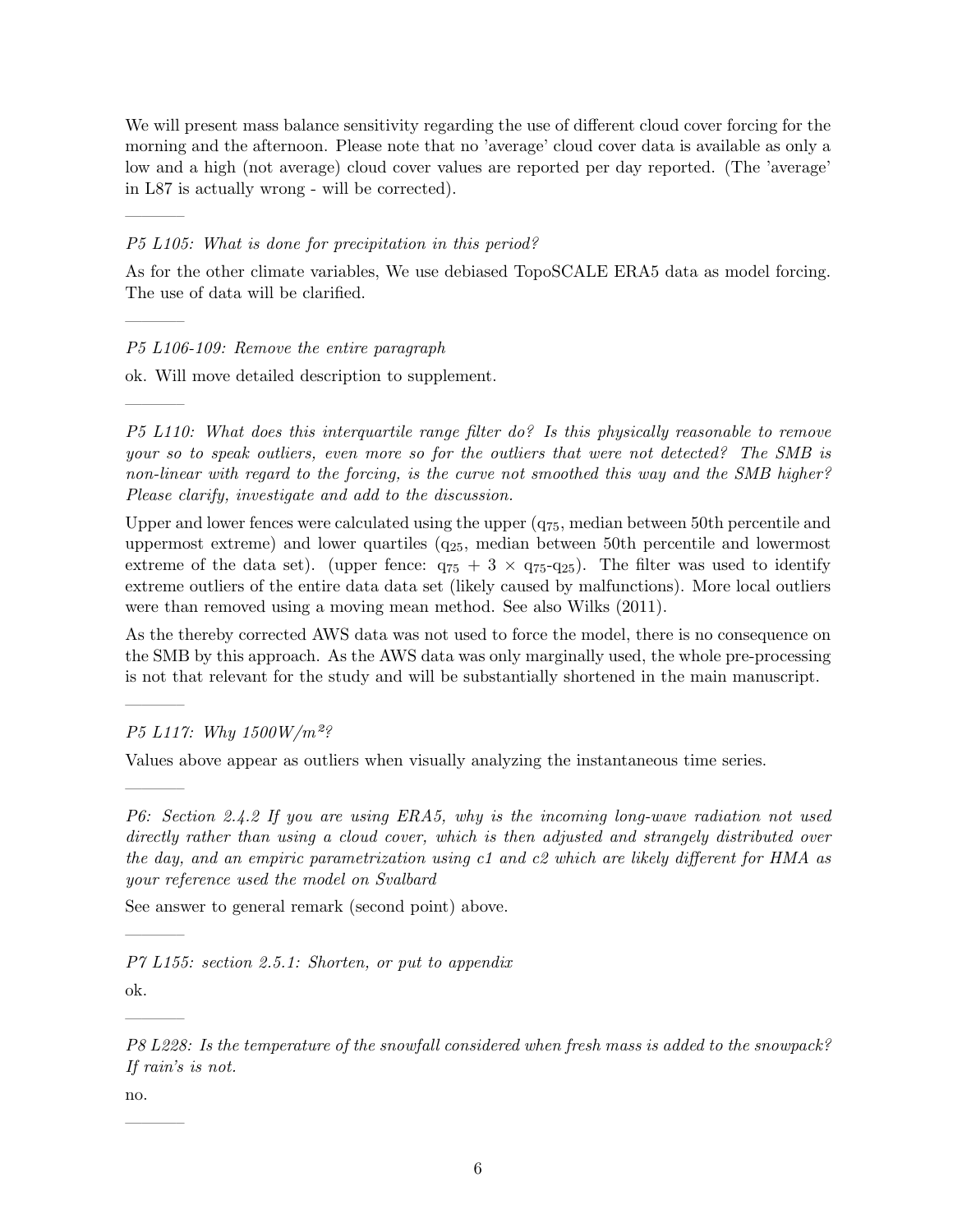P8 L230: Remove 2nd mention of "subsurface" in this line.

ok.

———–

P8 L234: What would be the impact of the penetrating short wave radiation with quite thin layers? In addition, as it is mentioned a fresh snow layer in summer often melts extremely fast this might be even more relevant?

No data is available for this or comparable sites. The absorption can affect the snow temperature (Munneke et al., 2009). Results from Dalum et al. (2021) also highlight that this is a relevant process with impacts on the surface mass balance and refreezing of different areas on Greenland ice sheet.

P11 L277: Quantify what the certain threshold is.

ok.

———–

———–

———–

———–

———–

———–

———–

P11 L289ff: Check general comments on refreezing.

ok. Will be clarified.

P12 L 315-331: Is this necessary as full text or is table 2 not enough? Will be shortened.

P13 L344: See my general comment for how to compare measurements and model results, which objective did you use? Bias, MAD, RMSD, etc (Zolles et al. 2019)

We mainly aimed on reducing the bias (see also answer above).

P13 Table 1: What is the impact of calibrating fresh snow albedo only in summer?

The fresh snow albedo is mainly relevant during the melt season. It was calibrated with measurements from the early melt season. The sensitivity regarding perturbations of the fresh snow albedo will be discussed.

P14 Table 2: The fresh snow density is huge if compared to what is measured. I have used the same value before, but did you try different values?

No, we haven't. This would indeed be interesting. However, the current value produces reasonable subsurface densities as visible from figure 13.

Page 17: Figure 5: The left subplot is not readable, with your choice of colors for the different time periods, you cannot see the values if there is a larger area at a later time for previous times, this is clear for 4000-4300m and maybe at the top (could also be non-changing area there). This has to be changed. The shared Y-axis may be a bit too far off from the other subplots, reduce the white space in between the panels or add the Y elevation axis to each.

Colors in plot a will be improved and axes references will be added.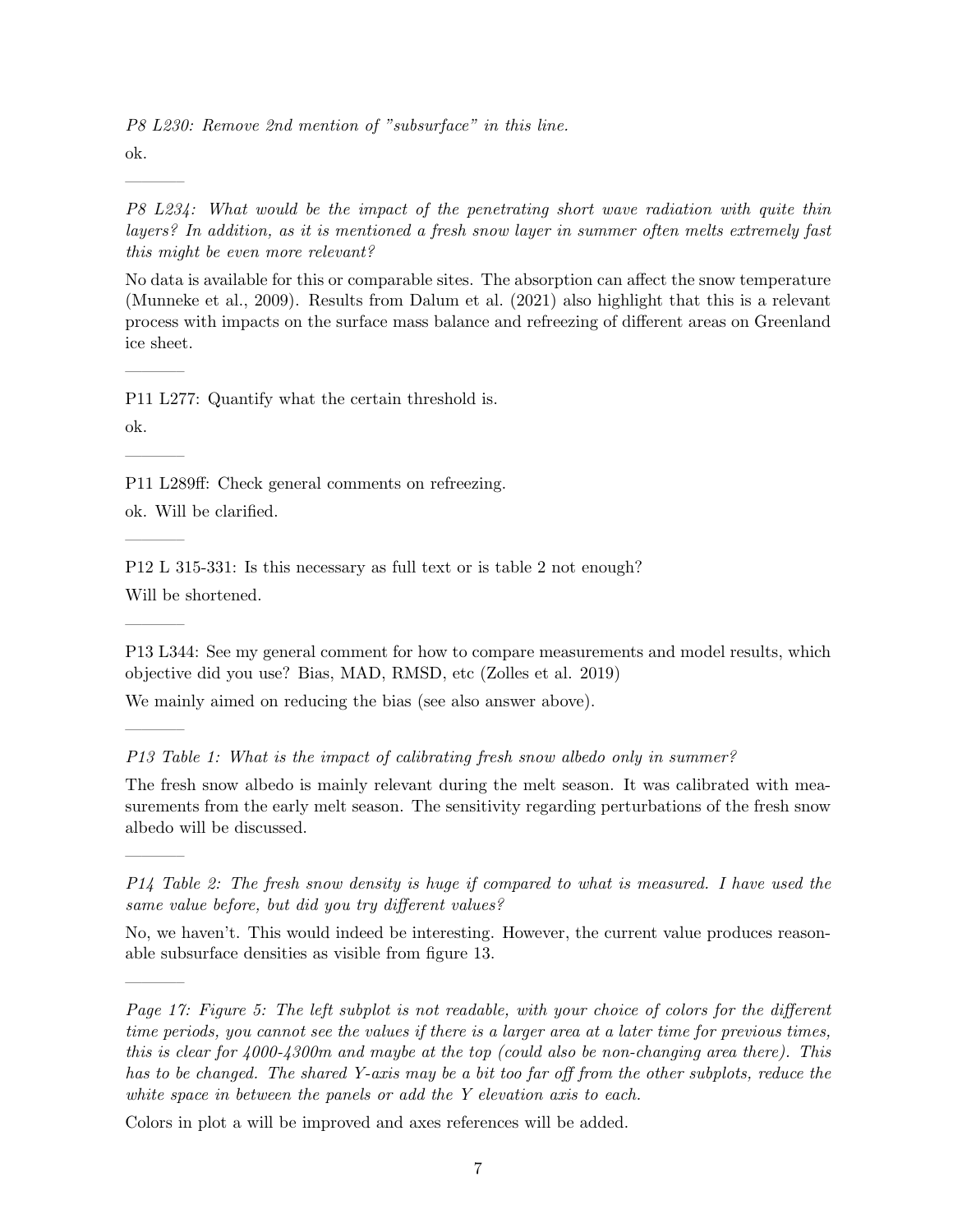Figure 6: As mentioned above, the different stakes/stake locations or time could be highlighted here, this has the possibility to show more information, else remove.

Will add more information and move the figure to the supplement.

L 360: If that is the only sentence about figure 9, remove figure 9. Will move the figure to the supplement.

P 18: Figure 7 same as for figure 6

———–

———–

———–

———–

———–

———–

———–

———–

———–

Will add more information and move the figure to the supplement.

Figure 8: Maybe go for multiple colors. The red frame overlaps with baseline at 0, you hardly can see Qlat. Maybe do not make it a full rectangle but just up from zero but no overlap with x-axis/baseline.

Will be improved as suggested.

P19 Table 4: p-values  $0.000 \rightarrow < 0.001$ ok.

P20 Figure 9: Shared Y-axis on the left panel not right, remove or supplement. ok.

P23: L421: Mention your value at "an overall mass loss" so the comparison to the other studies works, this might also give the word "somewhat" in  $L423$  a meaning, else remove it. Will add values.

 $P24 L435: related \rightarrow correlated$ Will be changed.

P24 L44ff: Is the unit for this not simple m w.e. m-1 Units will be corrected.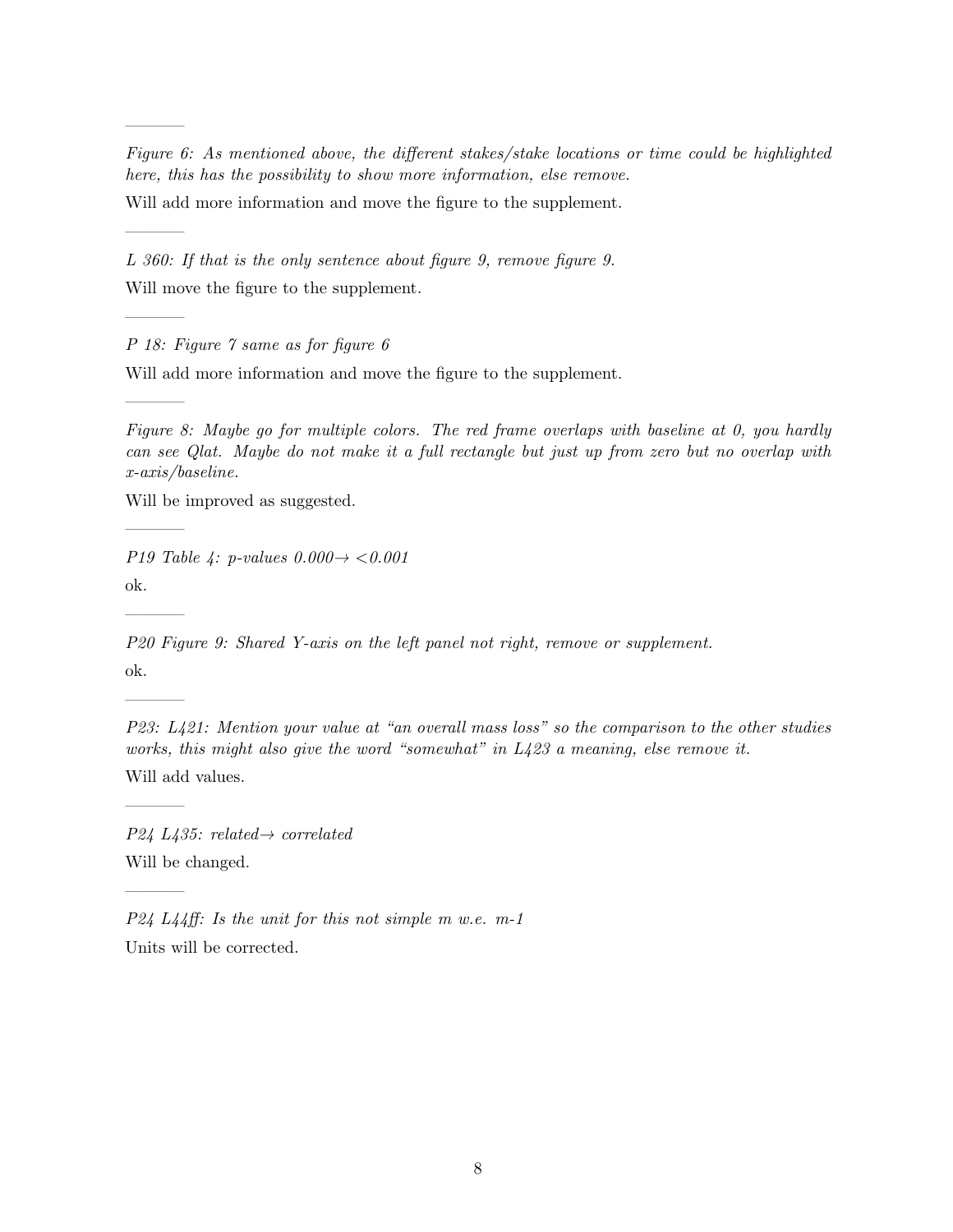## 4 Figures



Figure I: Cumulative mass balance evolution for disturbed model parameters using ranges from literature. The cumulative mass balance is shown for three selected points (ablation area (a), lower accumulation area (b) and accumulation area (c)).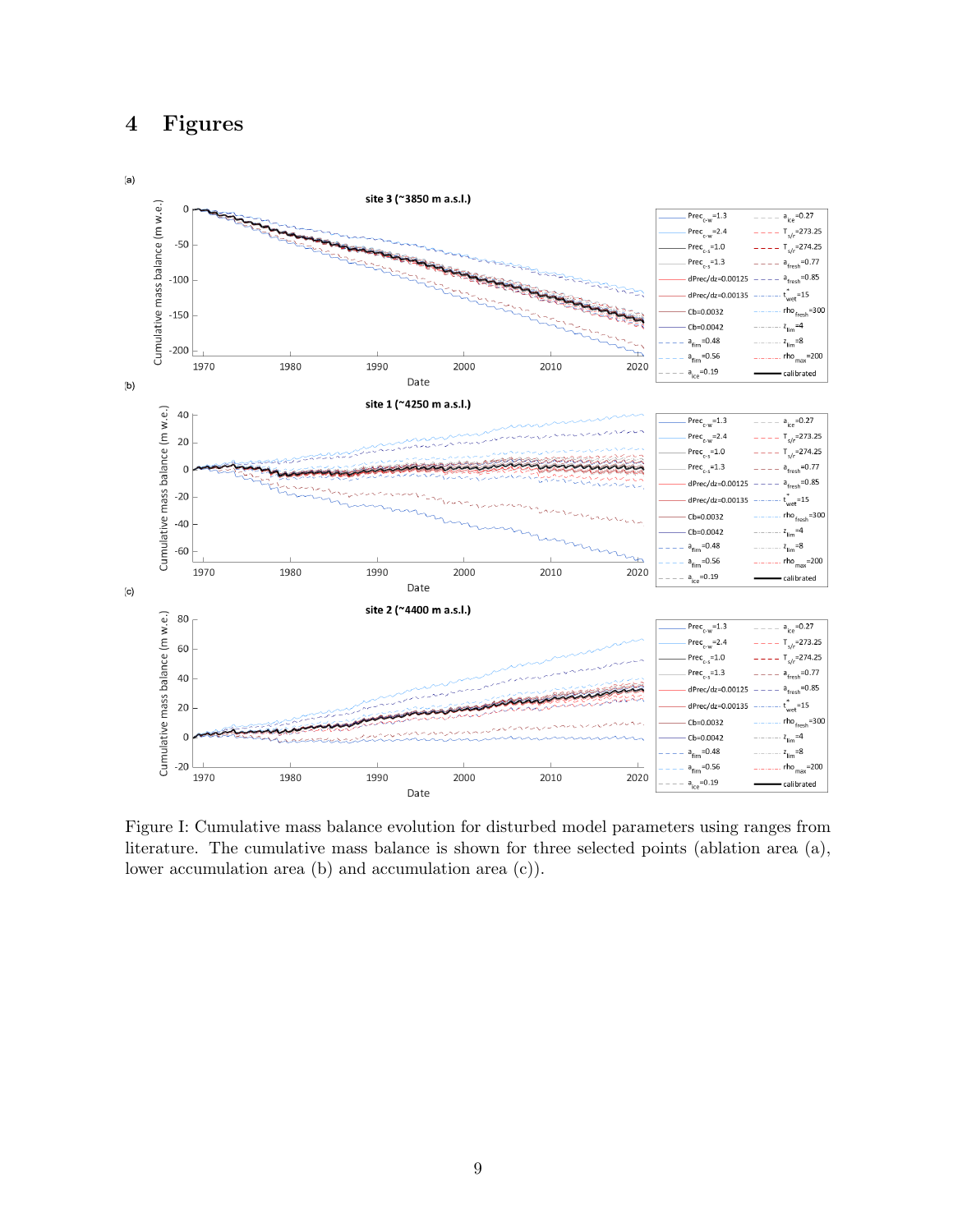

Figure II: Cumulative internal accumulation evolution for disturbed model parameters using ranges from literature. The cumulative internal accumulation is shown for three selected points (ablation area (a), lower accumulation area (b) and accumulation area (c)).